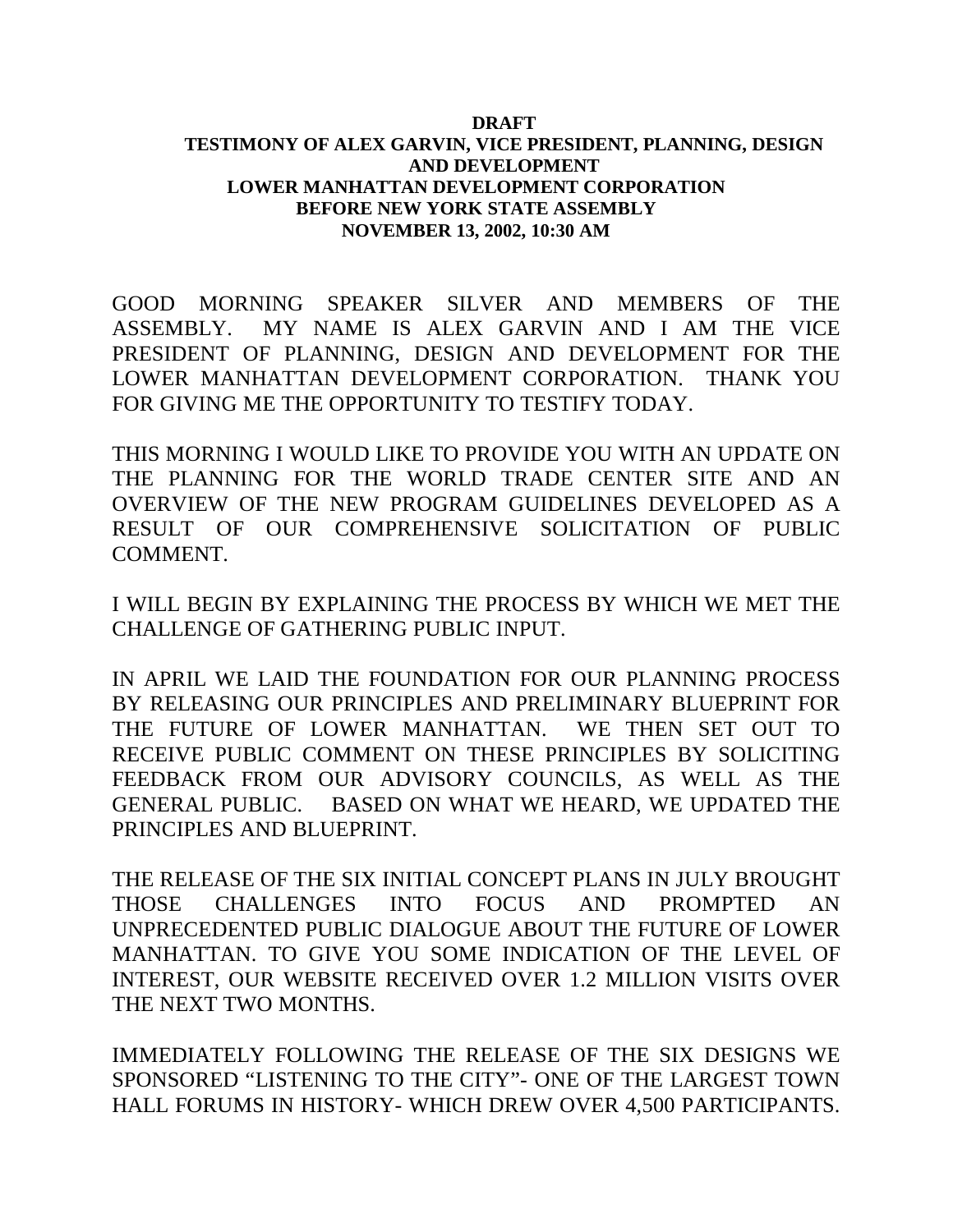IN THE MONTHS TO FOLLOW, WE ALSO HELD PUBLIC HEARINGS IN EACH OF THE FIVE BOROUGHS AND NEW JERSEY.

THE SITE CONCEPTS WERE DISPLAYED AT AN EXHIBITION AT FEDERAL HALL WHERE VISITORS HAD THE OPPORTUNITY TO SHARE THEIR OPINIONS ON COMMENT CARDS. THE PLANS WERE ALSO DISPLAYED ON THE LMDC WEBSITE THROUGH WHICH THOUSANDS OF INDIVIDUALS SUBMITTED COMMENTS TO LMDC.

THROUGHOUT THIS PUBLIC COMMENT PERIOD, OUR ADVISORY COUNCILS WERE INCLUDED IN EVERY ASPECT OF OUR DISCUSSION AND PLAYED A KEY ROLE IN GUIDING THE PROCESS. LMDC HAS EIGHT ADVISORY COUNCILS INCLUDING A FAMILIES ADVISORY COUNCIL AND A GENERAL ADVISORY COUNCIL COMPRISED OF ELECTED OFFICIALS INCLUDING SPEAKER SILVER.

WHAT MADE OUR OUTREACH CAMPAIGN ESPECIALLY UNIQUE, AS WELL AS DIFFICULT, WAS THAT WE ACTUALLY DOCUMENTED THE COMMENTS THAT WE RECEIVED. THEY ARE BEING CAREFULLY RECORDED AND CATALOGUED- AND HAVE BEEN SUMMARIZED IN OUR PRELIMINARY PUBLIC DIALOGUE REPORT. THE REPORT INCLUDES COMMENTS FROM PUBLIC MEETINGS, ADVISORY COUNCIL DISCUSSIONS, COMMENT CARDS AND FROM THE THOUSANDS OF EMAILS SENT VIA THE WEBSITE.

\_\_\_\_\_\_\_\_\_\_\_\_\_\_\_\_\_\_\_\_\_\_\_\_\_\_\_\_\_\_

A POINT THAT RESONATED FROM THE VERY START OF THE PUBLIC PROCESS WAS THAT THE INITIAL SIX DESIGNS WERE LACKING IN THE KIND OF GRANDEUR AND IMAGINATION THAT PEOPLE HAD COME TO EXPECT. AS A RESULT, WE ALMOST IMMEDIATELY REDIRECTED OUR PROCESS. WE DECIDED TO INVITE ARCHITECTS FROM AROUND THE WORLD TO SUBMIT QUALIFICATIONS TO PARTICIPATE IN A CONCEPT DESIGN STUDY FOR THE WORLD TRADE CENTER SITE. WE HAD ONE OVERRIDING GOAL: TO ENGAGE THE BEST AND BRIGHTEST MINDS IN OUR PROCESS.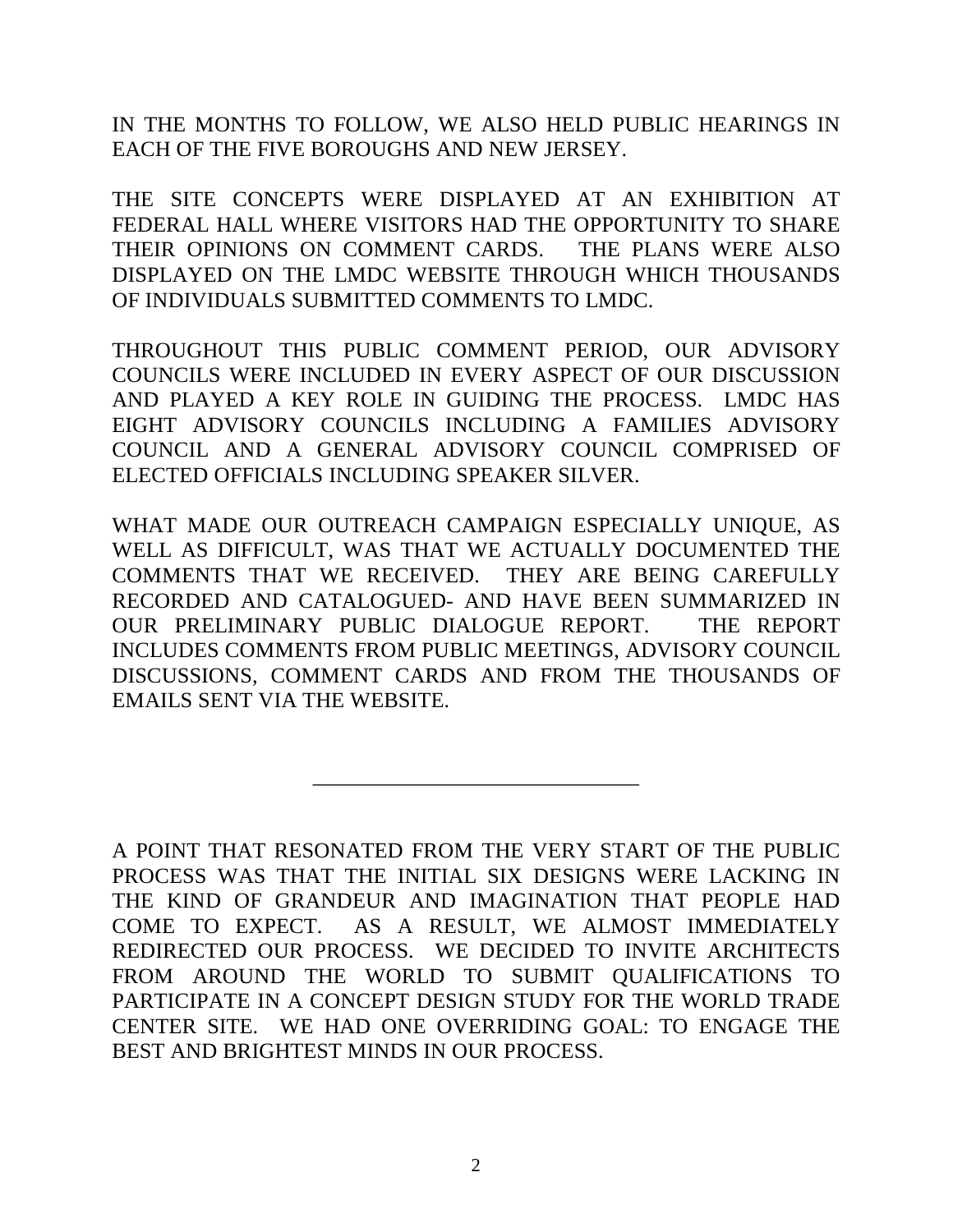THE RESPONSE TO OUR RFQ WAS REMARKABLE. WE RECEIVED OVER 400 SUBMISSIONS FROM ARCHITECTURAL TEAMS THAT INCLUDED ARCHITECTS FROM EVERY CONTINENT – WELL, EXCEPT ANTARCTICA. A DISTINGUISHED PANEL RECOMMENDED BY NEW YORK NEW VISIONS HELPED WINNOW DOWN THE SUBMISSIONS TO 13 AND LMDC SELECTED SIX TEAMS TO WORK ON THE STUDY. THE TEAMS SELECTED COUNT AMONG THEIR ACCOMPLISHMENTS SUCH WORLD FAMOUS WORKS AS THE JEWISH MUSEUM IN BERLIN, THE GETTY CENTER IN LOS ANGELES AND THE AOL/TIME WARNER HEADQUARTERS AT COLUMBUS CIRCLE.

AT THE SAME TIME, WE NEEDED TO DEVELOP NEW GUIDELINES FOR THE SITE BASED ON WHAT WE HAD HEARD DURING THE PUBLIC COMMENT PERIOD. WITH THE PORT AUTHORITY OF NEW YORK AND NEW JERSEY AND THE CITY OF NEW YORK, WE CREATED A NEW PROGRAM. THE NEW GUIDELINES WERE DESIGNED TO INCORPORATE THE MAIN POINTS OF PUBLIC FEEDBACK AND TO GIVE THE ARCHITECTURAL TEAMS MORE FLEXIBILITY TO CAPTURE OUR IMAGINATION WITH THEIR DESIGNS.

**\_\_\_\_\_\_\_\_\_\_\_\_\_\_\_\_\_\_\_\_\_\_\_\_\_\_\_\_\_\_**

IT IS IMPORTANT TO NOTE THAT THE NEW PROGRAM FOCUSES NOT ONLY ON THE 16-ACRE WORLD TRADE CENTER SITE BUT ALSO LOOKS BEYOND THE SITE TO IDENTIFY THE BEST WAYS THAT LOWER MANHATTAN IN ITS ENTIRETY CAN BE REINVIGORATED. SOME OF THE MAIN THEMES THAT EMERGED FROM THE PUBLIC PROCESS AND ARE NOW INCLUDED IN THE NEW GUIDELINES ARE:

- *RESTORING THE SKYLINE*. WE REPEATEDLY HEARD AT OUR MEETINGS THAT PEOPLE WANTED TO REPLACE THE VOID THAT THE LOSS OF THE TWIN TOWERS HAS LEFT ON NEW YORK CITY'S SKYLINE. THE NEW GUILDELINES CALL FOR A TALL STRUCTURE OR SYMBOL.
- *PREFERENCE FOR PRESERVING THE FOOTPRINTS OF THE TWIN TOWERS*. THE PROGRAM REFLECTS A STRONG PREFERENCE THAT THE AREA ON WHICH THE TWIN TOWERS STOOD BE RECOGNIZED IN THE NEW DESIGNS FOR MEMORIAL OR MEMORIAL RELATED ELEMENTS. THE ARCHITECTURAL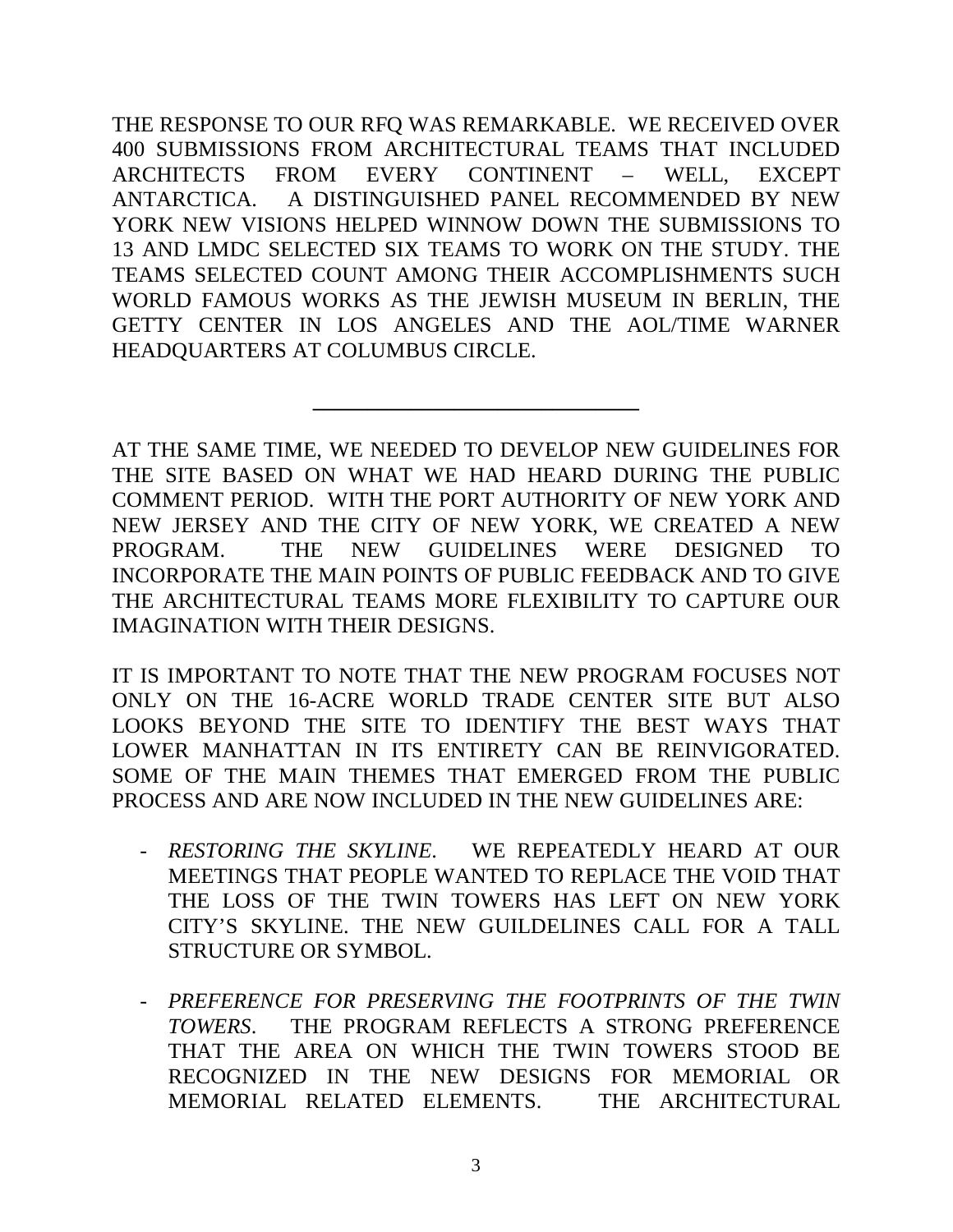TEAMS WERE ASKED TO SET ASIDE MEMORIAL SPACE IN THEIR DESIGNS BUT NOT TO DESIGN THE MEMORIAL- WHICH WILL RESULT FROM AN INTERNATIONAL DESIGN COMPETITION BEING LAUNCHED NEXT YEAR.

- *IMPROVING LOWER MANHATTAN'S CONNECTIVITY TO THE REST OF THE WORLD*. THERE WAS WIDE CONSENSUS THAT THE NEW GUIDELINES SHOULD INCLUDE THE CREATION OF AN IMPROVED TRANSPORTATION INFRASTRUCTURE IN LOWER MANHATTAN. ONE ALTERNATIVE IS THE CREATION OF A TRANSPORTATION STATION AKIN TO GRAND CENTRAL TERMINAL THAT WOULD HELP CONNECT THE 18 SUBWAY LINES AND PATH TRAIN THAT RUN THROUGH LOWER MANHATTAN.
- *CREATING A GRAND PROMENADE THAT WOULD CONNECT THE WORLD TRADE CENTER SITE TO BATTERY PARK CITY, BURYING A PORTION OF WEST STREET*. THIS CONCEPT WHICH WAS PART OF ONE OF THE INITIAL SIX PLANS WAS WIDELY PRAISED-NOTABLY BY FAMILY MEMBERS- BECAUSE IT WOULD SOLVE THE PROBLEM CREATED BY HAVING AN 8-LANE HIGHWAY ADJACENT TO THE MEMORIAL SPACE. MANY FELT THAT REMOVING THE NOISE OF WEST STREET FROM THE MEMORIAL AREA WAS ESSENTIAL TO CREATING A FITTING AND REFLECTIVE MEMORIAL SPACE. THE PROMENADE WOULD ALSO CONNECT HISTORICALLY SEVERED RESIDENTS AND WORKERS TO ADJACENT AREAS OF LOWER MANHATTAN.
- *CONNECTIVITY WITHIN LOWER MANHATTAN*. RESIDENTS AND EMPLOYEES VOICED THEIR INTEREST IN RESTORING THE STREET GRID AND CREATING A MORE EASILY NAVIGATED LOWER MANHATTAN. THIS GUIDELINE ENHANCES THE LOOP CREATED BY THE PROMENADE ON WEST STREET CONTINUING AROUND THE SOUTHERN TIP OF MANHATTAN, RUNNING UP WATER STREET, AND ESTABLISHING FULTON STREET AS THE EAST WEST CONNECTION BETWEEN THE SOUTH STREET SEAPORT AND THE WORLD FINANCIAL CENTER.
- *MORE FLEXIBILITY WITH OFFICE AND COMMERCIAL SPACE.* THIS WAS A HIGHLY CONTENTIOUS ISSUE. OUR SOLUTION WAS TO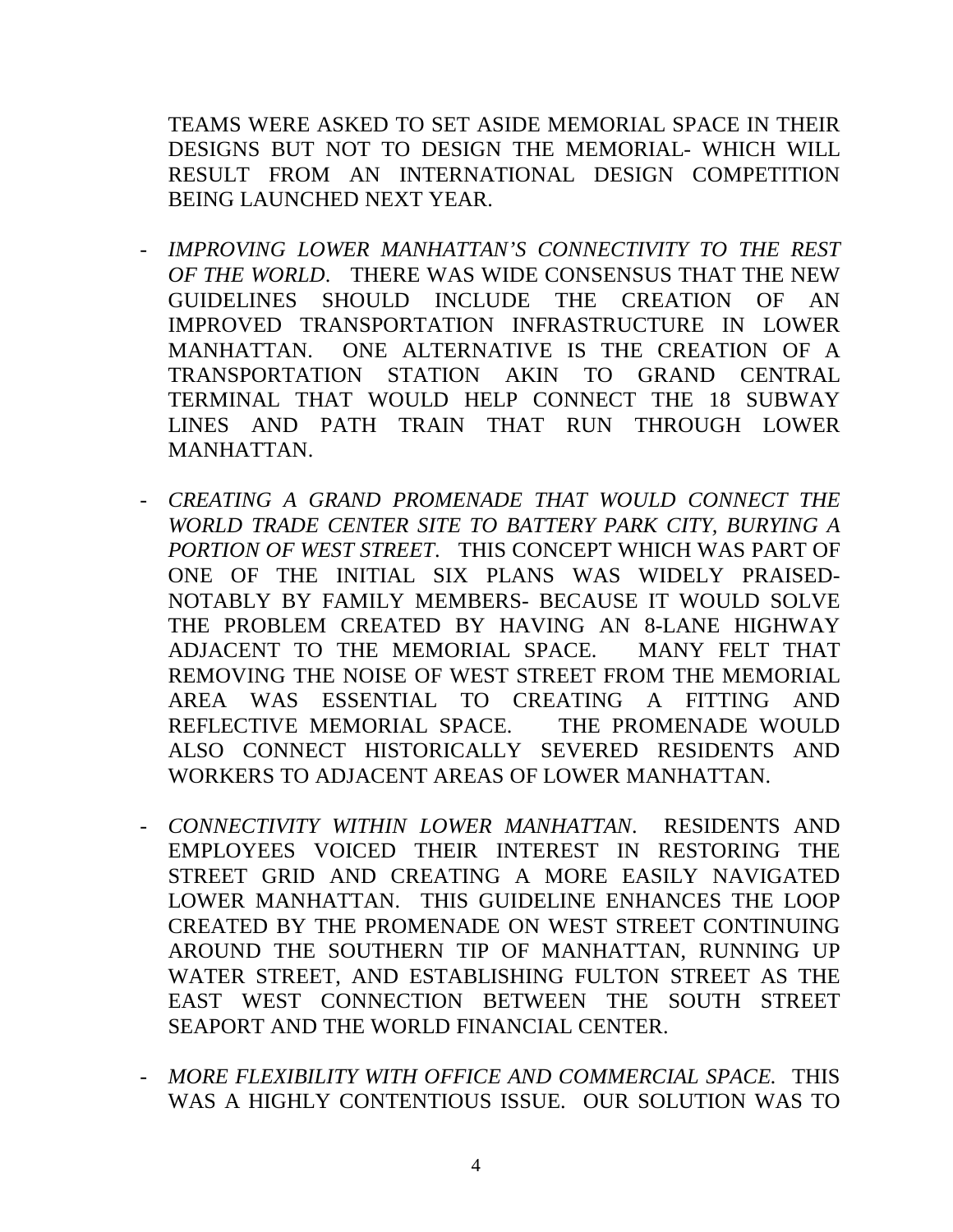ADD MORE FLEXIBILITY WITH REGARD TO REQUIRED COMMERCIAL AND RETAIL SPACE ON THE SITE. THE NEW GUIDELINES ALLOW FOR A RANGE OF OFFICE SPACE - CUTTING THE MINIMUM REQUIREMENT FOR THE SITE NEARLY IN HALF TO 6.5 MILLION SQUARE FEET.

ON OCTOBER 11<sup>TH</sup> THE ARCHITECTURAL TEAMS GATHERED IN LMDC'S CONFERENCE ROOM AND WERE PRESENTED WITH THIS NEW PROGRAM AND INFORMED OF THE FRAMEWORK FOR THE DESIGN STUDY THAT THEY WERE ABOUT TO EMBARK UPON. THE TEAMS WERE ALSO GIVEN INFORMATION REGARDING THE PUBLIC INPUT PROCESS, SUCH AS THE PRELIMINARY PUBLIC DIALOGUE REPORT, TO ENSURE THAT THEY HAVE AN UNDERSTANDING OF THE PUBLIC'S VIEWS THUS FAR.

\_\_\_\_\_\_\_\_\_\_\_\_\_\_\_\_\_\_\_\_\_\_\_\_\_\_\_\_\_\_

THROUGH THE COURSE OF THE DAY THEY HEARD REMARKS FROM LMDC PRESIDENT LOU TOMSON AND MYSELF- AS WELL AS MEMBERS OF THE FEDERAL, STATE AND CITY GOVERNMENT.

WE EXPECT THAT THE NEW CONCEPT DESIGNS WILL BE COMPLETED BY THE END OF THE CALENDAR YEAR.

\_\_\_\_\_\_\_\_\_\_\_\_\_\_\_\_\_\_\_\_\_\_\_\_\_\_\_\_\_\_

WE WILL EVENTUALLY NARROW THESE ALTERNATIVES DOWN TO ONE AS CONSENSUS IS REACHED. AT THAT TIME, WE WILL MOVE THROUGH A FORMAL ENVIRONMENTAL REVIEW PROCESS.

\_\_\_\_\_\_\_\_\_\_\_\_\_\_\_\_\_\_\_\_\_\_\_\_\_\_\_\_\_\_

THE NEW DESIGN CONCEPTS WILL BE NEW *OPTIONS* FOR LOWER MANHATTAN. I EMPHASIZE THE WORD OPTION BECAUSE LMDC HAS NOT MADE ANY FINAL DECISIONS REGARDING THE FUTURE OF THE WORLD TRADE CENTER SITE. THE DESIGN STUDY THAT I JUST DISCUSSED IS INSTEAD INTENDED TO EXPLORE THE MANY ALTERNATIVES FOR THE SITE.